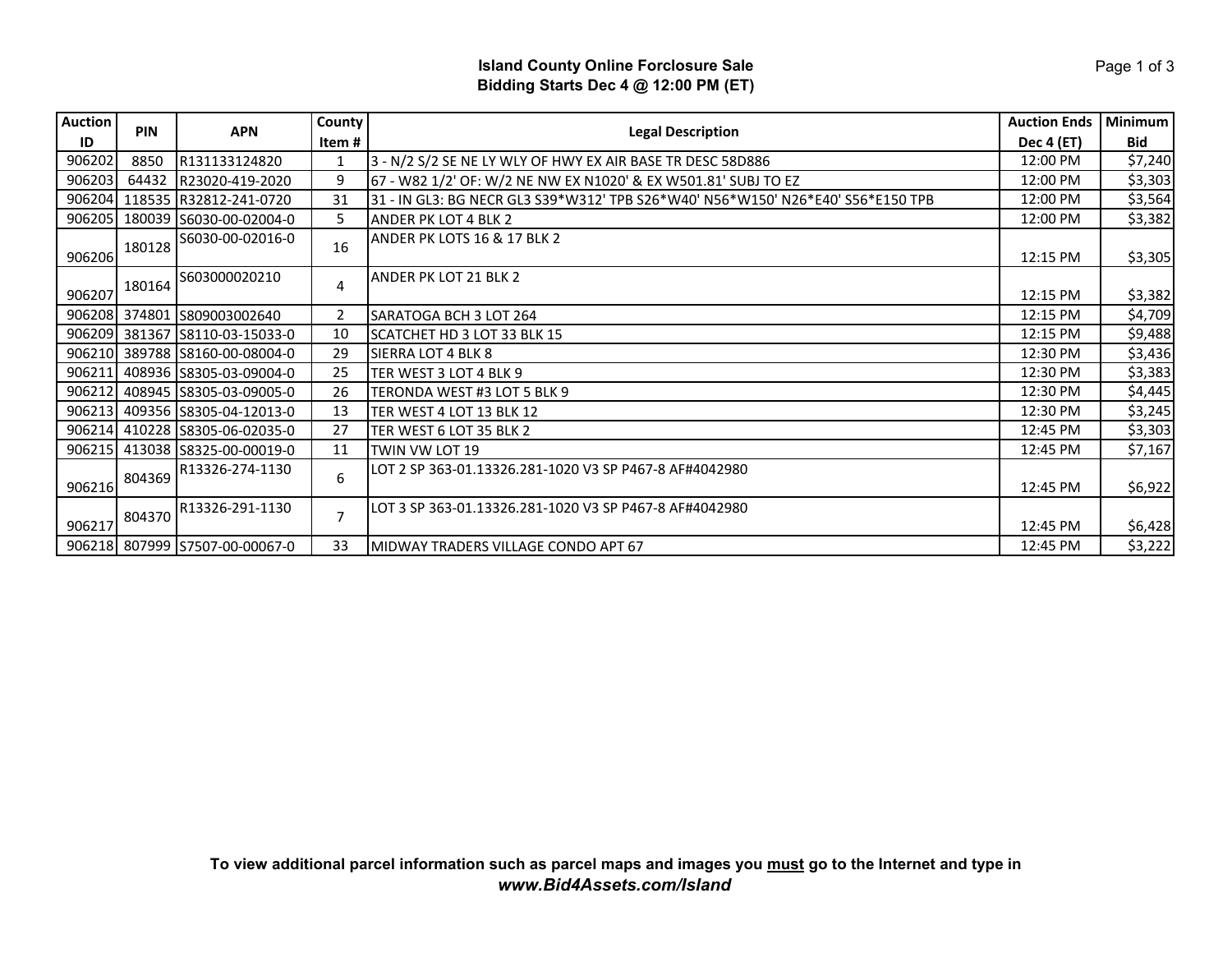## **Island County Online Forclosure Sale Bidding Starts Dec 4 @ 12:00 PM (ET)**

| <b>Auction</b> | <b>PIN</b> | <b>Property Address</b>           | City              | <b>Zip</b> | Acreage | Improveme  | <b>Land Value</b> | <b>Total 2014-15</b>   | <b>Tax Rate</b> |
|----------------|------------|-----------------------------------|-------------------|------------|---------|------------|-------------------|------------------------|-----------------|
| ID             |            |                                   |                   |            |         | nts        |                   | <b>Assessed Values</b> | Area            |
| 906202         | 8850       |                                   |                   |            | 5.66    |            | \$100,000.00      | \$100,000.00           | 319             |
| 906203         | 64432      |                                   |                   |            | 0.57    |            | \$5,000.00        | \$5,000.00             | 319             |
| 906204         | 118535     |                                   |                   |            | 0.14    |            | \$10,000.00       | \$10,000.00            | 719             |
| 906205         | 180039     |                                   |                   |            |         |            | \$7,000.00        | \$7,000.00             | 719             |
| 906206         | 180128     | <b>ANDER PARK RD</b>              | FREELAND          | 98249      |         |            | \$7,000.00        | \$7,000.00             | 719             |
| 906207         | 180164     | <b>ANDER PARK RD</b>              | FREELAND          | 98249      |         |            | \$7,000.00        | \$7,000.00             | 719             |
| 906208         | 374801     |                                   |                   |            |         |            | \$7,000.00        | \$7,000.00             | 719             |
| 906209         | 381367     |                                   |                   |            | 0.82    |            | \$154,000.00      | \$154,000.00           | 740             |
| 906210         | 389788     |                                   |                   |            |         |            | \$7,000.00        | \$7,000.00             | 339             |
| 906211         | 408936     |                                   |                   |            | 0.13    |            | \$5,000.00        | \$5,000.00             | 319             |
| 906212         | 408945     |                                   |                   |            | 0.13    |            | \$30,000.00       | \$30,000.00            | 319             |
| 906213         | 409356     |                                   |                   |            |         |            | \$5,000.00        | \$5,000.00             | 319             |
| 906214         | 410228     |                                   |                   |            |         |            | \$5,000.00        | \$5,000.00             | 319             |
| 906215         | 413038     |                                   |                   |            | 3.84    |            | \$85,000.00       | \$85,000.00            | 319             |
| 906216         | 804369     | 3004 N OAK HARBOR RD              | <b>OAK HARBOR</b> | 98277      | 2.82    |            | \$90,000.00       | \$90,000.00            | 119             |
| 906217         | 804370     | 3006 N OAK HARBOR RD              | <b>OAK HARBOR</b> | 98277      | 1       |            | \$65,000.00       | \$65,000.00            | 119             |
| 906218         |            | 807999 390 NE MIDWAY BLVD UNIT 67 | <b>OAK HARBOR</b> | 98277      |         | \$2,372.00 | Ś.<br>6,484.00    | \$8,856.00             | 100             |